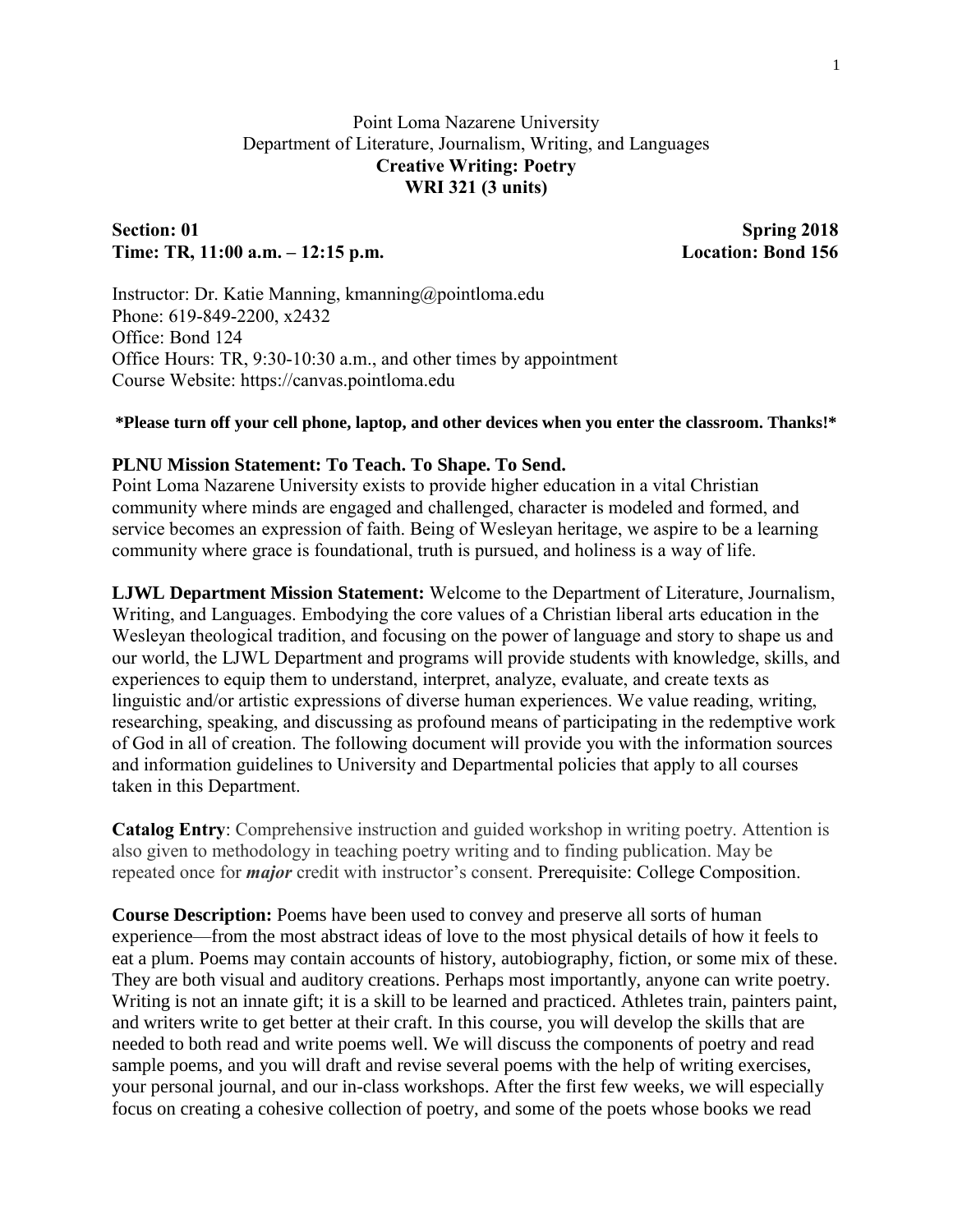will visit our class to talk with us about their writing process. You will also learn about literary journals that publish poetry and submit your own work for publication at the end of the semester.

### **Required Materials**

Bar-Nadav, Hadara. *The New Nudity*. Saturnalia, 2017. ISBN: 9780989979726. Davis, Nicelle. *The Walled Wife*. Red Hen Press, 2016. ISBN: 9781597097253. Jensen, Charles. *Story Problems*. Palooka Press, 2017. Available [here.](http://palookamag.com/chapbooks) Stutz, Adam. *Transcript*. Cooper Dillon, 2017. ISBN: 9781943899029. Tippett, Krista. *Becoming Wise*. Penguin Press, 2016. ISBN: 9781101980316. (All other readings and resources will be available in class and/or posted on Canvas.) A writing notebook/journal of your choice The obvious things: pen/pencil, loose-leaf paper, folder for storage, etc.

| By the end of this course, you  | <b>Related IDEA Outcomes</b>    | Assignments                 |
|---------------------------------|---------------------------------|-----------------------------|
| should be able to               |                                 |                             |
| Identify representative poets   | Gaining a broader               | Readings, Reading quizzes,  |
| and poems in the English        | understanding and               | Recitation, Journal         |
| language tradition.             | appreciation of                 | presentation                |
|                                 | intellectual/cultural activity  |                             |
| Write poems in a variety of     | Developing creative             | Poems, Readings, Manifesto, |
| forms, create coherent poetry   | capacities; Developing skill in | Author visits, Workshops,   |
| collections, and present and    | expressing myself orally or in  | Journal presentation, Final |
| publish your poetry.            | writing; Developing specific    | exam, Final chapbook        |
|                                 | skills, competencies, and       |                             |
|                                 | points of view needed by        |                             |
|                                 | professionals in the field most |                             |
|                                 | closely related to this course  |                             |
| Use important literary terms to | Gaining factual knowledge;      | Reading quizzes, Class      |
| speak and write about poetry.   | Gaining a broader               | discussions, Author visits, |
|                                 | understanding and               | Workshops, Manifesto, Final |
|                                 | appreciation of                 | chapbook                    |
|                                 | intellectual/cultural activity  |                             |

# **Course Learning Outcomes**

**Diversity Statement:** Point Loma Nazarene University is committed to diversity in the classroom, in its publications and in its various organizations and components. Faculty and staff recognize that the diverse backgrounds and perspectives of their colleagues and students are best served through respect toward gender, disability, age, socioeconomic status, ethnicity, race, culture and other personal characteristics. In addition, the Department of Literature, Journalism, Writing, and Languages is committed to taking a leadership position that calls for promoting a commitment to diversity in and out of the classroom and in the practices of writing, journalism, and the study of literature and languages.

**FERPA (Family Educational Rights and Privacy Act) Policy**: In compliance with federal law, neither PLNU student ID nor social security number should be used in publicly posted grades or returned sets of assignments without student written permission. This class will meet the federal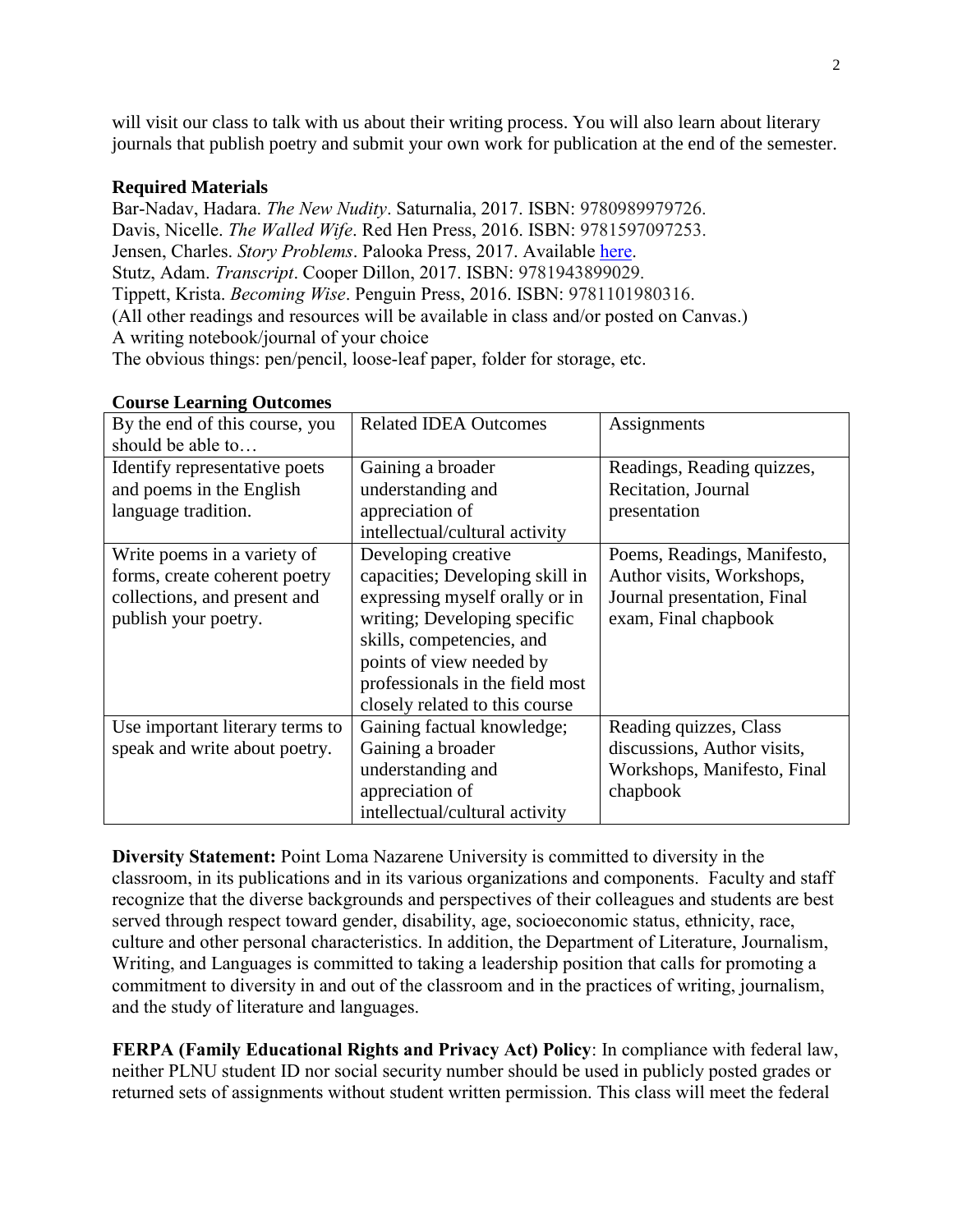requirements by distributing all grades and papers individually. Also in compliance with FERPA, you will be the only person given information about your progress in this class unless you have designated others to receive it in the "Information Release" section of the student portal. See [Policy Statements](http://catalog.pointloma.edu/content.php?catoid=8&navoid=864) in the undergraduate student catalog.

**PLNU Academic Accommodations:** If you have a diagnosed disability, please contact PLNU's Disability Resource Center (DRC) within the first two weeks of class to demonstrate need and to register for accommodation by phone at 619-849-2486 or by e-mail at [DRC@pointloma.edu.](mailto:DRC@pointloma.edu) See [Disability Resource Center](http://www.pointloma.edu/experience/offices/administrative-offices/academic-advising-office/disability-resource-center) for additional information.

**PLNU Academic Honesty Policy:** Students should demonstrate academic honesty by doing original work and by giving appropriate credit to the ideas of others. Academic dishonesty is the act of presenting information, ideas, and/or concepts as one's own when in reality they are the results of another person's creativity and effort. A faculty member who believes a situation involving academic dishonesty has been detected may assign a failing grade for that assignment or examination, or, depending on the seriousness of the offense, for the course. Faculty should follow and students may appeal using the procedure in the university Catalog. See [Academic](http://catalog.pointloma.edu/content.php?catoid=18&navoid=1278)  [Policies](http://catalog.pointloma.edu/content.php?catoid=18&navoid=1278) for definitions of kinds of academic dishonesty and for further policy information.

For our class's purposes, writing is collaborative, and creative writers share and borrow from each other all the time. There are ways to do this that are acceptable (such as taking suggestions from a workshop group), but there are also ways to use other people's ideas or words in a way that is considered plagiarism (such as passing off somebody else's work as your own). We will discuss this further in class.

**PLNU Copyright Policy**: Point Loma Nazarene University, as a non-profit educational institution, is entitled by law to use materials protected by the US Copyright Act for classroom education. Any use of those materials outside the class may violate the law.

**PLNU Attendance and Participation Policy**: Regular and punctual attendance at all classes is considered essential to optimum academic achievement. If the student is absent from more than 10 percent of class meetings, the faculty member can file a written report which may result in deenrollment. If the absences exceed 20 percent, the student may be de-enrolled without notice until the university drop date or, after that date, receive the appropriate grade for their work and participation. See [Academic Policies](http://catalog.pointloma.edu/content.php?catoid=18&navoid=1278) in the Undergraduate Academic Catalog.

# CLASS POLICIES

Grade Distribution: In order to receive credit for the course, all of the following must be completed. **Failure to complete any major assignment will result in failure of the course**.

| Reading Quizzes & Exercise | $6\%$ - 30 pts   |
|----------------------------|------------------|
| Recitation                 | $4\%$ - 20 pts   |
| Poems (initial drafts)     | $32\% - 160$ pts |
| Manifesto                  | $10\% - 50$ pts  |
| Workshops                  | $20\% - 100$ pts |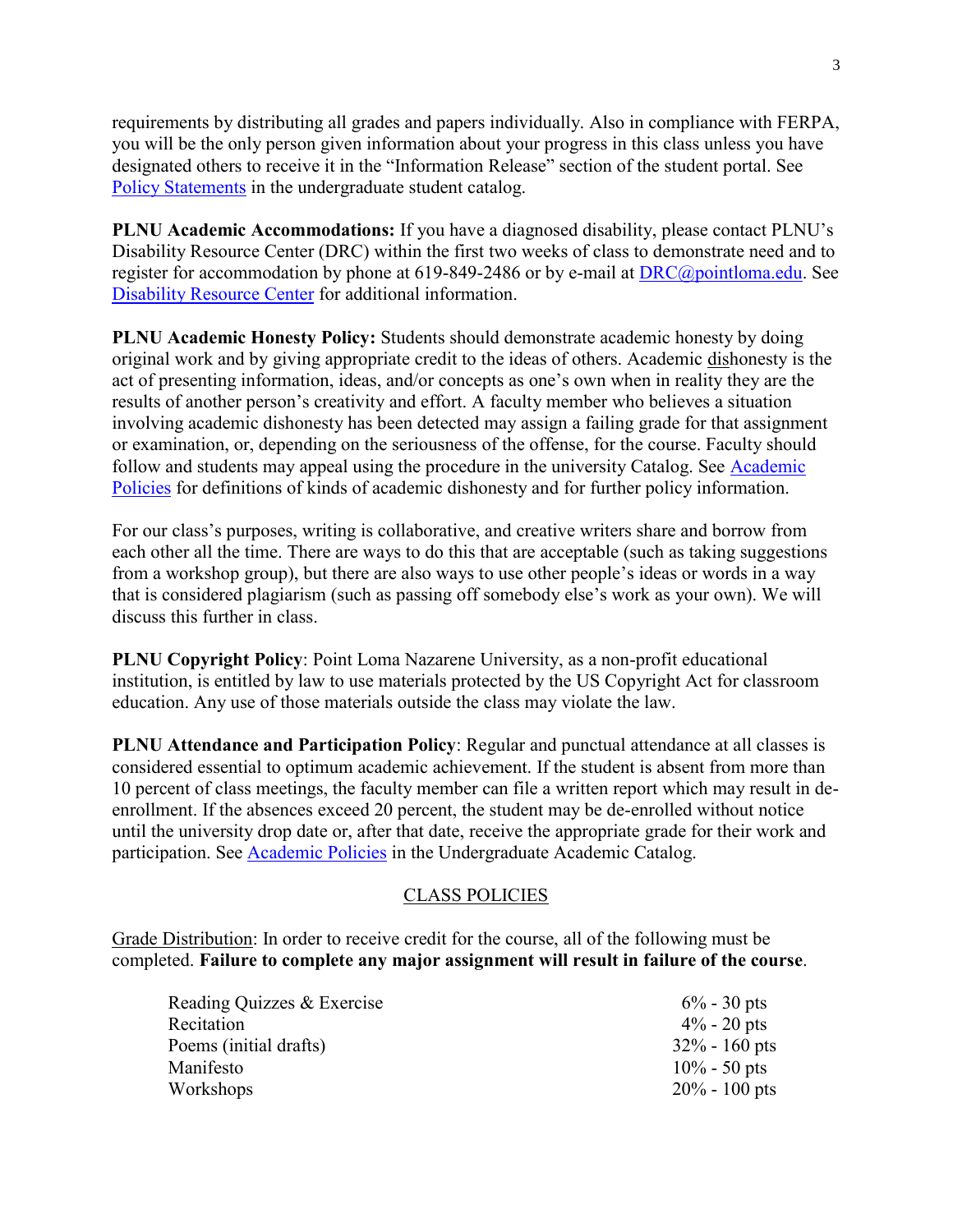| Journal Presentation & Submissions | $4\%$ - 20 pts    |
|------------------------------------|-------------------|
| Final Exam (reading)               | $4\%$ - 20 pts    |
| Final Chapbook                     | $20\% - 100$ pts  |
| Total (approximate)                | $100\% - 500$ pts |

Grading Scale & Definitions:

A:  $93-100\%$  $A-90-92$ B+: 87-89  $B. 83-86$ B-: 80-82 C+: 77-79 C: 73-76 C-: 70-72  $D+: 67-69$ D: 63-66 D-:  $60-62$ F: below 60

 $A =$  Phenomenal work that far exceeds the minimum requirements of the assignment; excellent logic, structure, and organization; virtually no grammar and punctuation errors.  $B =$  Excellent work that exceeds the minimum requirements of the assignment; no major problems with logic, structure, and organization; very few grammar and punctuation errors.  $C =$  Average work that meets the minimum requirements of the assignment; may have minor problems with logic, structure, and organization; may have some grammar and punctuation errors.

 $D =$  Poor work that does not fully meet the minimum requirements of the assignment; may have some problems with logic, structure, and organization; grammar and punctuation errors may hinder meaning.

 $F =$  Poor work that does not fulfill the assignment; may have serious problems with logic, structure, and organization; grammar and punctuation errors may obscure meaning.

Attendance & Participation: Because discussion will be an important part of our class, your regular attendance and participation are required for you to be successful. Your first two absences will not count against your grade, but use them wisely. For each additional absence, your total grade will be lowered by 3%; **if you miss class more than 4 times (over 2 weeks), you will automatically fail this course.** Coming to class unprepared, staring at a screen, or being disruptive in class will also count as an absence. If you already know that you'll be missing many classes due to some pre-existing schedule conflict, you should not take this course at this time. Also, since arriving late to class is distracting to your classmates (and to me), you are expected to arrive on time. Two late arrivals will count as one absence. Truly perfect attendance (with no tardies or absences of any kind—you were literally present for all of every class meeting) will earn you 1% of extra credit at the end of the semester.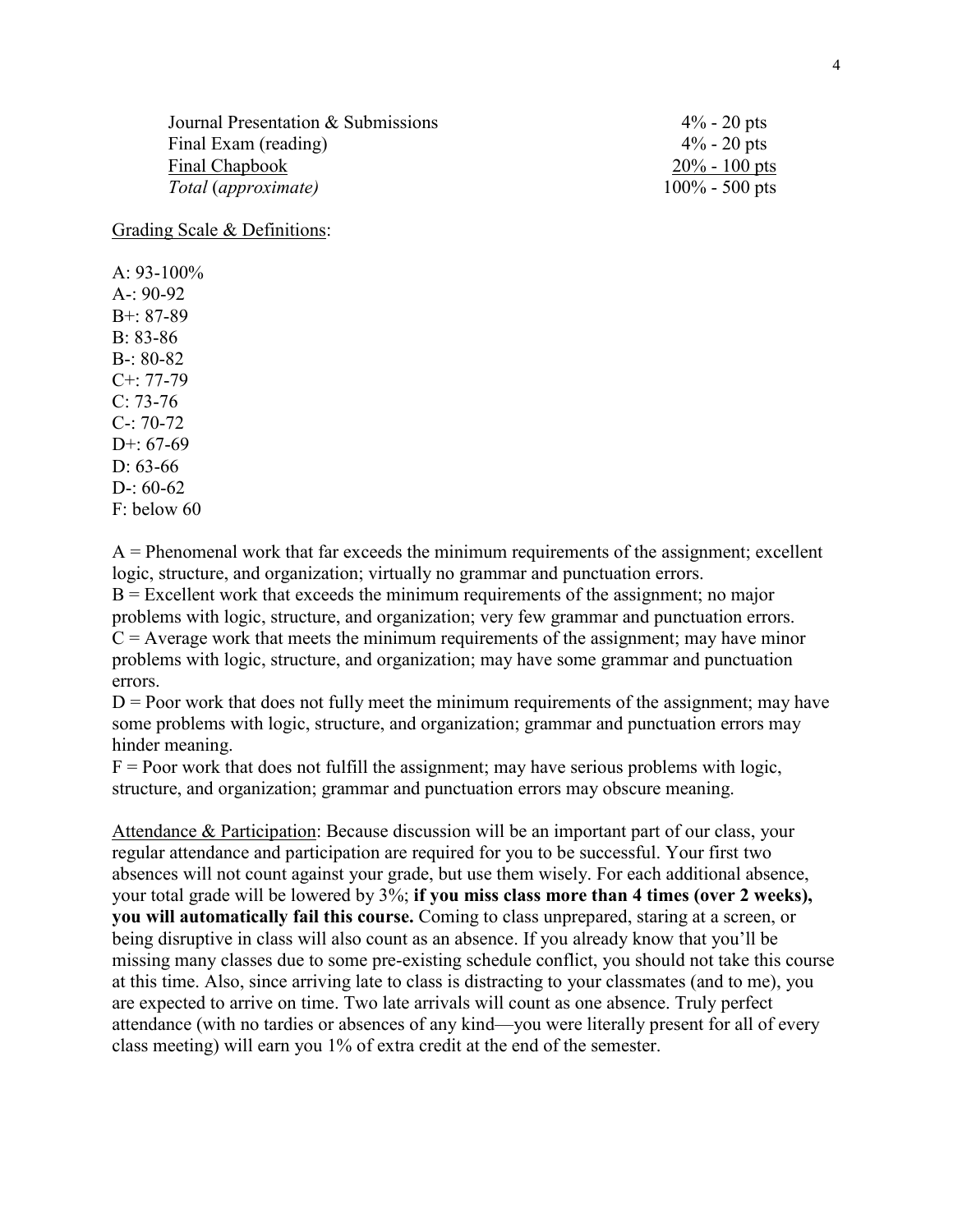Readings: Readings are due on the date they're listed in the course outline. Always bring your copy of the assigned reading to class with you for use in discussion. Read actively and make notes directly on the text and/or on the side.

Reading Quizzes: On days when reading assignments are due, I may give brief quizzes at the very beginning of class. They will often require short answers to a few questions, but they might occasionally require a longer answer to one question (in the form of a short essay). This will motivate you to do the assigned reading, and it is extra incentive to get to class on time. These quizzes cannot be made up later. You should keep all quizzes in a notebook or a folder, along with all of your class notes and other assignments. **Save everything** throughout the semester so that you can look back on previous work and build upon it. This will also allow you to keep track of your grade in the class and to ensure that my final calculations are accurate.

Student-Led Exercises: You will be responsible for leading the class in one writing exercise. You should come prepared with some sort of prompt: a model poem, a new form to try, an image, a current event, an object, a song… bring something that gives you the urge to write and might offer possibilities to the other writers in our course. (Example: Don't just tell us to think about crayons. Bring crayons for us to sniff and feel and see.) You'll introduce the exercise, and we'll write for 5-10 minutes. You'll be graded on preparedness and quality.

Recitation: Because poems especially demand to be heard and remembered, you will memorize and recite for the class one of our assigned poems (or see me to make arrangements for reciting part of an especially long poem). Your recitation should be practiced and nearly perfect. On the class period after your recitation, turn in a 1-2 page written reflection about the poem and your experience of memorizing and reciting it: how did memorizing the poem affect your understanding, interpretation, and/or appreciation of the poem?

Poems: You will turn in several early drafts of poems. Some of these will have assigned styles or content. Please bring a hard copy of your poem to class on the day it is due. If it is your day to have a poem workshopped, please also bring enough copies for everyone else in the class (12) currently). These early drafts need not be masterpieces, but they should not be sloppy. It should be clear that you worked on them extensively.

Final Chapbook: At your scheduled conference time, you will submit a project proposal, in which you will describe some sort of research, experience, theme, location, style, or other unifying element that will guide your writing for the rest of the semester. You will draft and revise at least 10 poems for this collection. At the end of the semester, you will turn in a final chapbook that includes a title, a brief (1-2 paragraph) introduction to your work, 10 well-revised poems, and a brief statement (footnote or endnote) for *each* poem on why/how you began, revised, and settled it.

Workshops: We will do workshops as a whole class and in small groups throughout the semester. You will be responsible for printing copies of your own poems for everyone in the class (12) currently). During workshops, we will thoroughly read, mark up, and discuss your poems. Your workshop grade will be based on your verbal participation and written comments.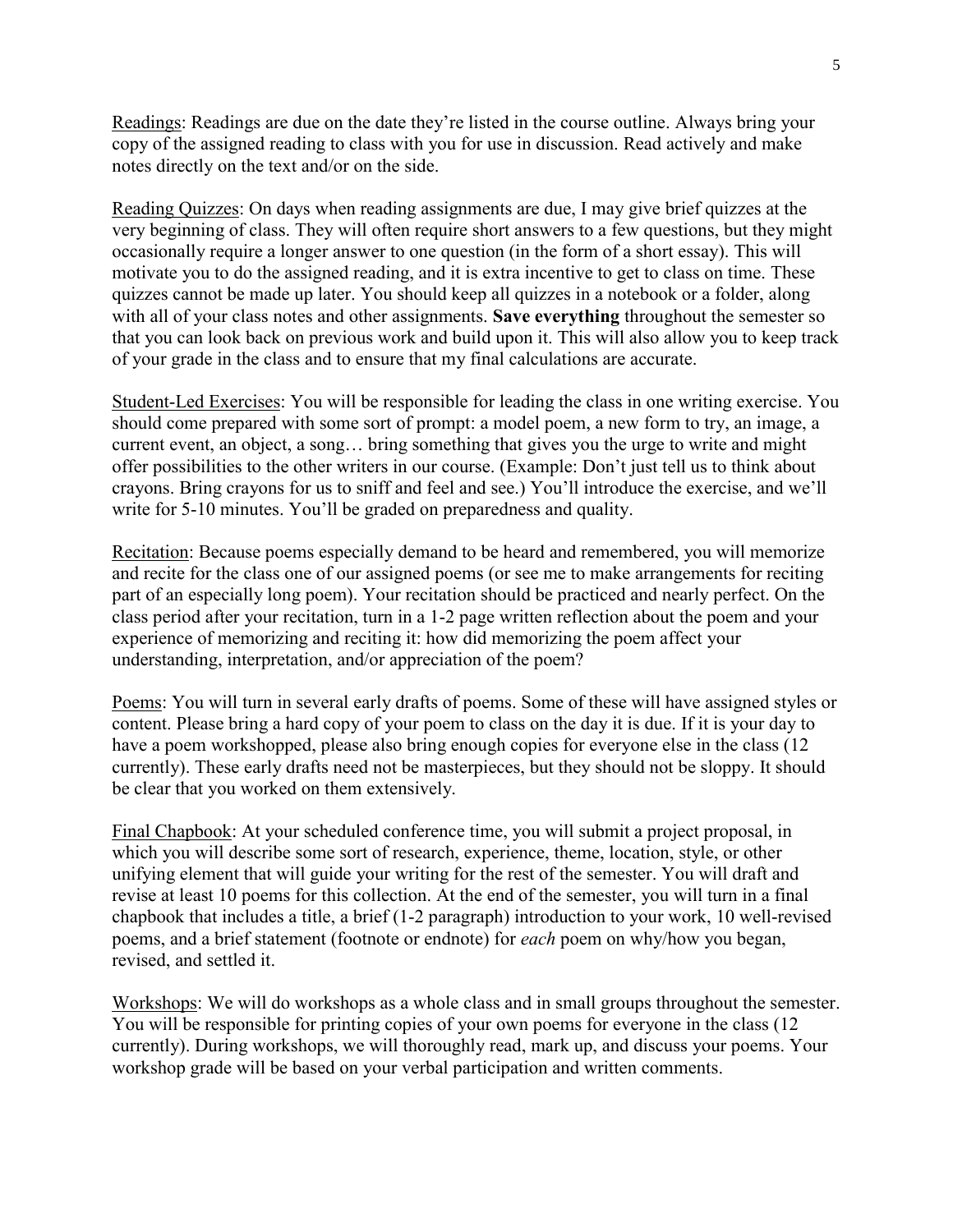Manifesto: Writers are always theorizing about writing. For this creative essay, you will attempt to answer a large question about poetry (what should poetry be or do? is it more like an essay or visual art or music? what is most important to avoid in poetry? why do you write poetry?). We will read sample manifestos and discuss their importance in the literary world. You'll receive more detailed guidelines for this later in the semester.

Literary Journal Presentation: Browse the lists of literary journals on [www.pw.org.](http://www.pw.org/) Visit some journals' websites, read sample poems, and look at their submission guidelines. Choose two journals that publish poetry and that seem to fit your own or a classmate's aesthetic. On presentation day, come to class prepared to give a one-minute talk about each journal you've chosen. Your presentation should include a handout that gives your classmates an overview of each magazine's aesthetic (including preferred writing styles), masthead (relevant editors), submission guidelines, web address, contact info, and anything else you think is useful.

Journal Submissions: On the final day of class, you will bring two complete literary journal submissions that we will mail together (or give me evidence of online submission before our final meeting). I will give you instructions and advice on cover letters/emails and other technical details of submissions later in the semester. For now, concern yourself with writing and revising to make your work as strong as it can be.

Paper Format: Early drafts of poems must be typed, in 12-point Times or Arial font, with oneinch margins, and in MLA format. Poems should usually be single spaced or spaced according to the design of the author. Essays should be double spaced. Electronic submissions will not be accepted, except when approved by me or as required by the assignment.

Final Exam: Attendance is mandatory. For your final, you will give a practiced, polished introduction to your chapbook and a reading of your work, 5-7 minutes total. You will be graded on the quality of your introduction and overall delivery.

Due Dates: Dates when assignments are due are listed on the attached course outline; all written assignments are due at the beginning of class. I highly encourage you to visit with me one-onone during office hours to run project ideas, manifesto drafts, or any questions by me. Once an assignment receives a grade, there will be no further opportunities to revise for a new grade. Late work is not acceptable. If unusual circumstances will keep you from completing an assignment on time, please make arrangements with me for an extension BEFORE the due date (or if you wake up sick, please email me ASAP with your assignment so it will not be counted late). Please complete all readings on time as well. All coursework must be completed by our final meeting.

Student-Directed Conferences: During the semester, you must meet with me on scheduled conference days to discuss your writing, reading, or whatever else you'd like. Dates for these mandatory conferences are on the course outline. This will be part of your attendance grade. Feel free to meet with me more often than this!

Extra Credit (in addition to perfect attendance): Writing events go on frequently at PLNU and in our larger San Diego community. Attend an author lecture, reading, or workshop and write a 1-2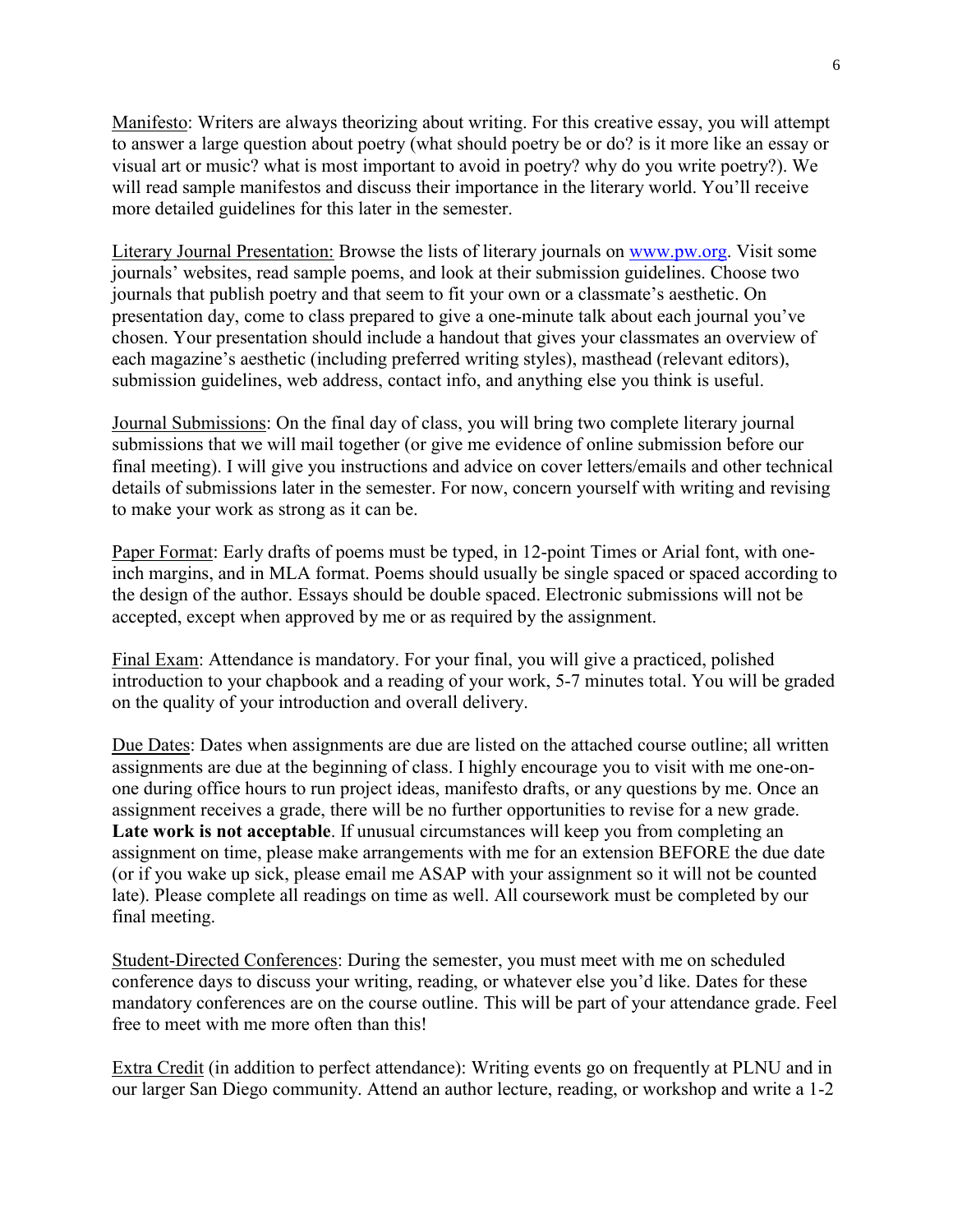page critical analysis and reflection over what was said and how you can apply it to your reading and/or writing. Due within one week of the event. This will earn you up to 5 points (up to 2 times).

Canvas: A copy of this syllabus and assignments for our course are online at https://canvas.pointloma.edu. You can access these course materials through the portal using your PLNU username and password.

PLNU Email: Your PLNU email account should be checked daily. This is the way that I will most frequently communicate with you outside of class, and it's also the way the university distributes important information.

Inclusive Language Statement: Because language is powerful and shapes the way we think, all public language used in this course, including written and spoken discourse, will be inclusive. This standard is outlined by all major academic style guides, including MLA, APA, and Chicago, and is the norm in university-level work. See the section on "Appropriate Language" at *The Purdue OWL*: http://owl.english.purdue.edu/owl/resource/608/01/.

Public Discourse: Much of the work we will do in this class is cooperative. You should think of all your writing and speaking for and in class as public, not private, discourse. By continuing in this class, you acknowledge that your work will be viewed by others in the class.

> *This syllabus is a contract. If you continue in this course, then you agree to comply with the class policies as stated here.*

### COURSE OUTLINE<sup>1</sup>

| $R$ Jan 11 | Introductions and syllabus                                                                                                                |
|------------|-------------------------------------------------------------------------------------------------------------------------------------------|
| T Jan 16   | Read full syllabus (on Canvas)<br>DUE: Bring a blank journal!<br>In Class: Poetry defined?<br>Writing laboratory<br>Sign up for exercises |
| $R$ Jan 18 | Read short poems<br>DUE: Lab poem<br>In Class: Exercise 1                                                                                 |
| T. Jan 23  | Read long poems<br>DUE: Short poem<br>In Class: Exercise 2                                                                                |

 $\overline{a}$ 

<sup>&</sup>lt;sup>1</sup> This schedule may be changed at the instructor's discretion.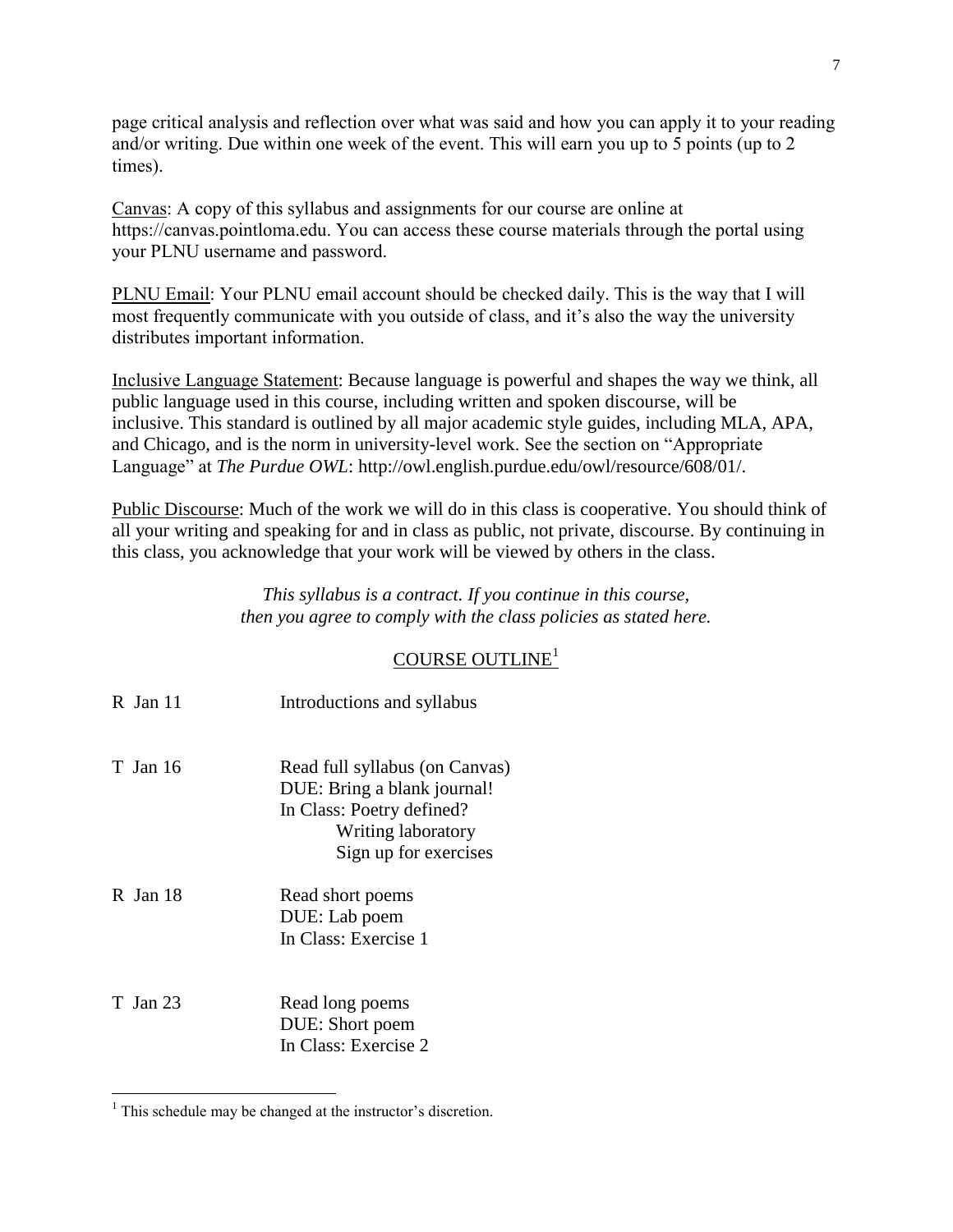| $R$ Jan 25 | Read metrical poems<br>DUE: Long poem<br>In Class: Exercise 3                                                                                                                                                                                                                                         |
|------------|-------------------------------------------------------------------------------------------------------------------------------------------------------------------------------------------------------------------------------------------------------------------------------------------------------|
| T Jan 30   | Read non-metrical poems<br>DUE: Metrical poem<br>In Class: Exercise 4                                                                                                                                                                                                                                 |
| R Feb $1*$ | Read Manning (The Gospel of the Bleeding Woman on Canvas)<br>DUE: Non-metrical poem<br>In Class: Exercise 5<br>Intro to poetry collections<br>*You MUST have a copy of all books by this date!                                                                                                        |
| T Feb 6    | Read Bar-Nadav<br>In Class: Author visit (Skype)                                                                                                                                                                                                                                                      |
| R Feb 8    | Read Padilla (Canvas)<br>DUE: Erasure poem<br>In Class: Exercise 6                                                                                                                                                                                                                                    |
| T Feb 13   | <b>CONFERENCES</b><br>DUE: Project proposal w/Poem 1, Journal sign-up, Workshop sign-up                                                                                                                                                                                                               |
| R Feb 15   | <b>CONFERENCES</b><br>DUE: Project proposal w/Poem 1, Journal sign-up, Workshop sign-up                                                                                                                                                                                                               |
| T Feb 20   | Read Tippett (Ch. $1+$ )<br>DUE: Poem 2                                                                                                                                                                                                                                                               |
|            | <i>*Bonus events:</i> Writers' Symposium by the Sea – all week!<br>Krista Tippett has afternoon and evening events on Feb. 21.<br>Full schedule: http://www.pointloma.edu/experience/academics/schools-<br>departments/department-literature-journalism-modern-<br>languages/events/writers-symposium |
| $R$ Feb 22 | DUE: Poem 3<br>In Class: Workshop A (Group A: bring copies for everyone)                                                                                                                                                                                                                              |
| T Feb 27   | Read Jensen<br>In Class: Author visit!                                                                                                                                                                                                                                                                |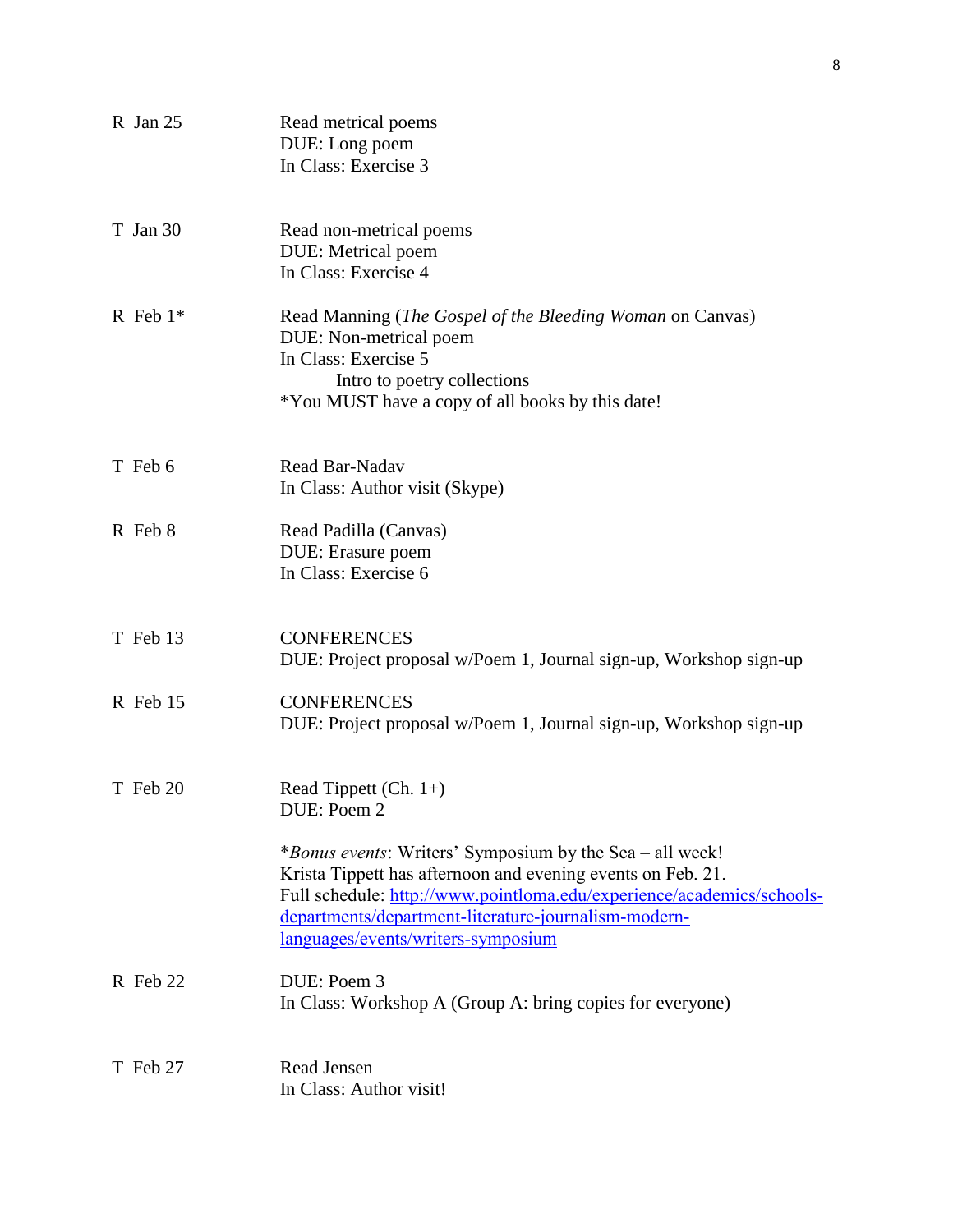| R Mar 1                   | DUE: Poem 4<br>In Class: Workshop B (Group B: bring copies for everyone)                                                                                                                    |
|---------------------------|---------------------------------------------------------------------------------------------------------------------------------------------------------------------------------------------|
| M Mar $5 - F$ Mar 9       | <b>SPRING BREAK! ©</b>                                                                                                                                                                      |
| T Mar 13                  | <b>Read Stutz</b><br>In Class: Author visit!                                                                                                                                                |
| R Mar 15                  | DUE: Poem 5<br>In Class: Workshop C (Group C: bring copies for everyone)                                                                                                                    |
| <b>T</b> Mar 20           | <b>Read Davis</b><br>In Class: Author visit!                                                                                                                                                |
| R Mar 22                  | CONFERENCES (required for grades below B, optional for others)                                                                                                                              |
| *Mar 23: Last day to drop |                                                                                                                                                                                             |
| T Mar 27                  | Read Manifestos (on Canvas)<br>DUE: Everyone bring one clean copy of 4 pieces for workshop<br>In Class: Manifesto assigned<br><b>Lightning Round Workshop</b>                               |
|                           | R Mar 29 – M Apr 2 EASTER BREAK! ©                                                                                                                                                          |
| T Apr 3                   | DUE: Poem 6<br>In Class: Workshop A (Group A: bring copies for everyone)                                                                                                                    |
| R Apr 5                   | DUE: Poem 7<br>In Class: Workshop B (Group B: bring copies for everyone)                                                                                                                    |
| $*F$ Apr 6                | <b>Bonus event: After-Hours Poetry Party</b><br>Ryan Library, $3rd$ floor, 5 p.m.<br>(Bring a poem to read! We will not let the poetry shelves stay silent during<br>National Poetry Month) |
| T Apr 10                  | DUE: Poem 8<br>In Class: Workshop C (Group C: bring copies for everyone)                                                                                                                    |